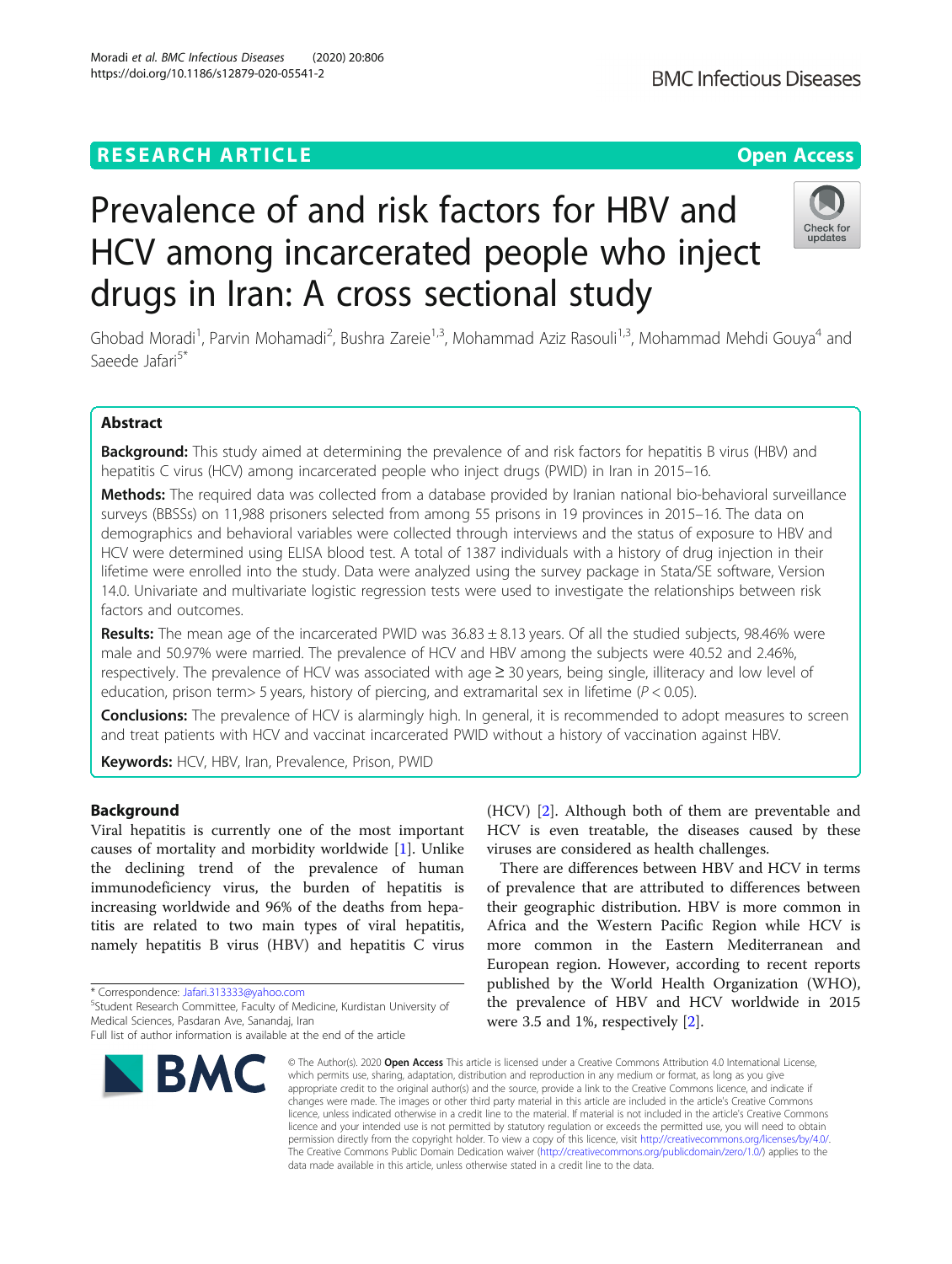Studies have shown that a large number of cases with HBV and HCV are only observed in specific groups such as prisoners and people who inject drugs (PWID) [\[3](#page-7-0)], The reported prevalence of HBV and HCV among prisoners across the world are 4.8 and 15.1%, respectively [[4\]](#page-7-0); in addition, the reported prevalence of HBV and HCV among PWID are 9.1 and 52.3%, respectively [\[5](#page-7-0)]. Iran is no exception and has a similar status; in other words, the prevalence of HBV and HCV are higher among prisoners and PWID than among the general population. As reported by other studies, the prevalence of HBV and HCV, respectively, are 2.5 and 9.5% among prisoners  $[6]$  $[6]$ , 30.9 and 51.5%, among PWID [[7](#page-7-0)], and 0.9% [[7](#page-7-0)] and 0.6% among the general population [[8](#page-7-0)]. It might be attributed to different reasons. First, a significant percentage of prisoners are incarcerated due to drug-related crimes [\[9\]](#page-7-0), therefore, there is a large population of PWID in prisons. Secondly, due to the lack of interventions and proper care and treatment services, shared injection is a common practice in prisons [[10](#page-7-0)] and it has been proved that non-sterile shared injections is one of the main routes of the transmission of blood-borne diseases (BBD) [[11](#page-7-0), [12](#page-7-0)]. Therefore, the prevalence of HBV and HCV among incarcerated PWID is expected to be significantly higher than the figures mentioned above.

Based on the results of Daneshmand and Davoodian's study on incarcerated PWID in Iran, the duration of imprisonment is one of the factors associated with the prevalence of HBV and HCV [\[13](#page-7-0), [14](#page-7-0)]. A populationbased study on Iranian prisoners conducted by Moradi et al. showed that the prevalence of HBV and HCV were associated with a history of drug use; in addition, the prevalence of HCV was associated with a history of tattooing and age > 30 years old [[6\]](#page-7-0). Silverman et al. conducted a study in Mexico and found that the prevalence of HCV in prisons was positively associated with injecting drug use, aging, frequency of incarcerations, and history of tattooing, while it was negatively associated with higher levels of education and being married [[15\]](#page-7-0).

The high prevalence of BBD in prisons can be considered as both a threat and an opportunity for the health system. It is a threat because the prison is not an environment isolated from the community and the increase in the prevalence of the diseases in prisons is associated with an increase in the burden of diseases in the community, especially after the release of prisoners. It is also an opportunity, the gathering of high-risk groups in a site i.e. in prisons, facilitates the access to infected and high-risk individuals. Moreover, it provides health policy-makers with a chance to design and implement appropriate behavioral surveys to accurately estimate the burden of diseases, identify related risk factors, tailor appropriate interventions, and effectively implement diagnostic, preventive, and therapeutic programs especially for eligible and vulnerable individuals [\[16](#page-7-0)]. It not only facilitates but also speeds up the achievement of the World Health Organization's (WHO) goal set to eliminate HBV and HCV by 2030  $[2]$  $[2]$ . The aim of this study was to determine the prevalence of and risk factors for HBV and HCV among Iranian incarcerated PWID using national bio-behavioral surveillance surveys (BBSSs) in 2015–2016.

# **Methods**

# Data source

The present cross-sectional study is part of a series of reiterating biobehavioral surveillance surveys (BBSSs) on HBV and HCV among Iranian prisoners that were carried out in 2015 and 2016. The methodology of BBSSs was the same in both rounds of the study and it is comprehensively presented in published BBSSs [\[6](#page-7-0), [17](#page-7-0)], however, a summary is provided below. The study population included all Iranian prisoners who were in prison at the time of the study. Using multi-stage random sampling method, the subjects were selected. First, all the 31 provinces of Iran were categorized into three groups, namely the north, center, and south groups. Then, three provinces from each category, and 2–4 prisons from each province were randomly selected (9 provinces and 26 prisons in 2015 and 10 provinces and 29 prisons in 2016 were included in the study). Considering the average population of incarcerated people in each province and prison per year, the required number of samples in each prison was determined through probabilityproportional-to-size sampling method. Finally using systematic random sampling, eligible prisoners (Iranian, age > 18 years, and with a history of prison term of at least 1 month at the time of the study) were recruited from the roster of all inmates in the prison; after obtaining a written informed consent, the selected people were enrolled into the study. Accordingly, over the two rounds, 12,800 Iranian prisoners including 6200 persons in 2015 and 6600 persons in 2016 that accounted for 0.06 and 0.10 of the total population of prisoners in the selected cities were recruited. Of the 12,800 selected subjects, 11,988 persons (5507 persons in 2015 and 6481 persons in 2016) participated in the surveys. Of these participants (11988), 1387 prisoners had a history of injecting drug use in their lifetime, all of whom formed our study population.

# Data collection tool

## Demographic and behavioral data

In both rounds, a questionnaire-based interview was performed to collect data on demographics and behavioral status of the participants. The questionnaires, included seven sections (collecting data on demographic variables, criminal records, history of sexually transmitted diseases (STD),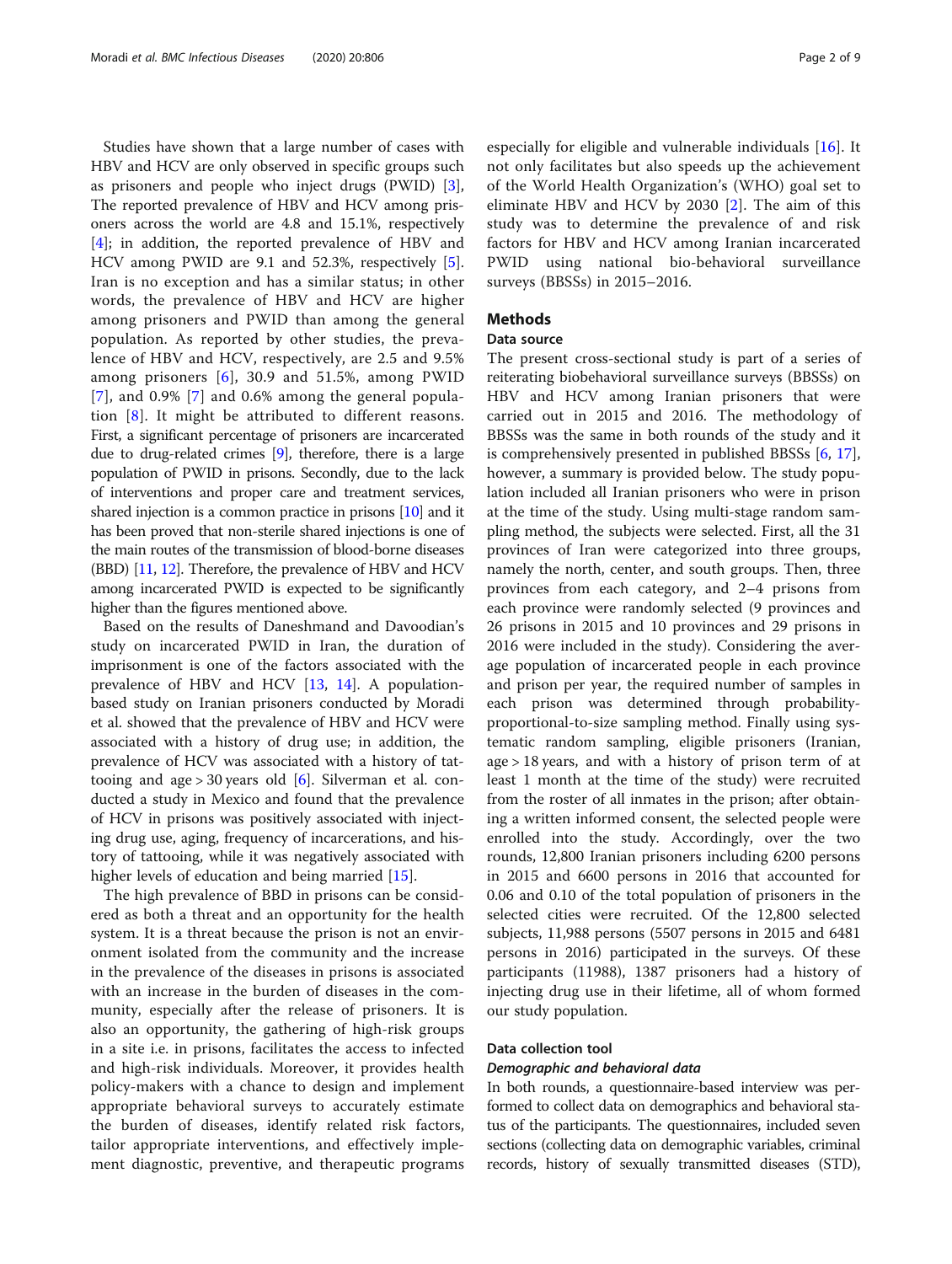knowledge about HBV and HCV, and history of high-risk behaviors including drug abuse, tattooing and piercing). All demographic and behavioral data were collected via selfreport. The variables were defined as below:

#### Illiteracy: inability to read and write

Primary education This category included people who just attended a primary school. In Iran, primary school lasts 5 years. In other words, this category included people who had successfully passed at minimum of 1 and a maximum of 5 years of education in a primary school.

Junior high school This category included people who attended a junior high school and no more. In Iran, junior high school lasts from 1 to 3 years. In other words, this category included people who had successfully passed in minimum of 1 and a maximum of 3 years in a junior high school.

Diploma This category included people who had completed primary, junior and senior high school successfully. In other words, this category included people who had successfully completed at least 5 years of primary school, 3 years of junior high school, and 3 years of senior high school.

University education It included people who had successfully finished high school education and were graduated in an academic filed in a university.

History of imprisonment This category included people with a history of incarceration other than the present term of incarceration.

Number of incarcerations Frequency of records of imprisonment other than the present term of incarceration; it was calculated for those with a previous history of imprisonment.

Prison term in the lifetime Sum of the years of imprisonment; it was calculated for those with a history of imprisonment.

History of tattooing in the lifetime History of injecting ink into the skin in the lifetime in every place.

History of tattooing in prison History of injecting ink into the skin in prison; it was calculated for those with a history of tattooing in the lifetime.

History of piercing in the lifetime History of making a hole in ear, lip, mouth, navel, and breast by a needle and cupping in the lifetime in every place.

History of piercing in prison History of making a hole in ear, lip, mouth, navel, and breast by a needle and cupping at prison; it was calculated for those with a history of piercing in the lifetime.

History of extramarital sex in the lifetime Engagement of a married person in a sexual affair with someone other than his/her legal spouse.

Number of sexual partners in the lifetime Number of people, other than a legal spouse, that a married person had sexual activity with, either heterosexual or homosexual. It was calculated for those with a history of extramarital sex in the lifetime.

History of STD Symptomatic self-reported history of wounds or abnormal secretion from genital area (abnormal in terms of amount, color, and odor), and STDs diagnosed by a physician.

#### Serologic data

Blood samples were collected and sent for serological testing to verify the exposure to HBV and HCV. Dried blood spot samples were collected from individuals who consented to participate in the study; the collected samples were stored under a standard condition. The presence of HBsAg and HCV antibodies were evaluated through assessing optical density (od) and cut-off points in ELISA (Enzyme-Linked Immunosorbent Assay) using Dia Pro kits (Diagnostic Bioprobes Srl, Italy). The validity of the results was verified using repeat testing for both positive and negative cases. All the tests on blood samples were carried out in the Pasteur Institute of Iran.

The questioning team in each prison consisted of two trained individuals: a) an interviewer selected among people working in health and treatment departments of prisons, b) a blood sampler selected among the staff working in a university of medical sciences.

#### Statistical analysis

Data were analyzed using the survey package in Stata/SE software, Version 14.0. Following the survey design, weighting, clustering, and stratification were performed on the data collected from a total of 12,800 samples. Weights of the samples were determined using poststratification method, and postweight instrument. The frequency distribution of poststrata was determined through assessing people's willingness to participate in the study. Finally the data required for this study was analyzed using descriptive statistics (frequency and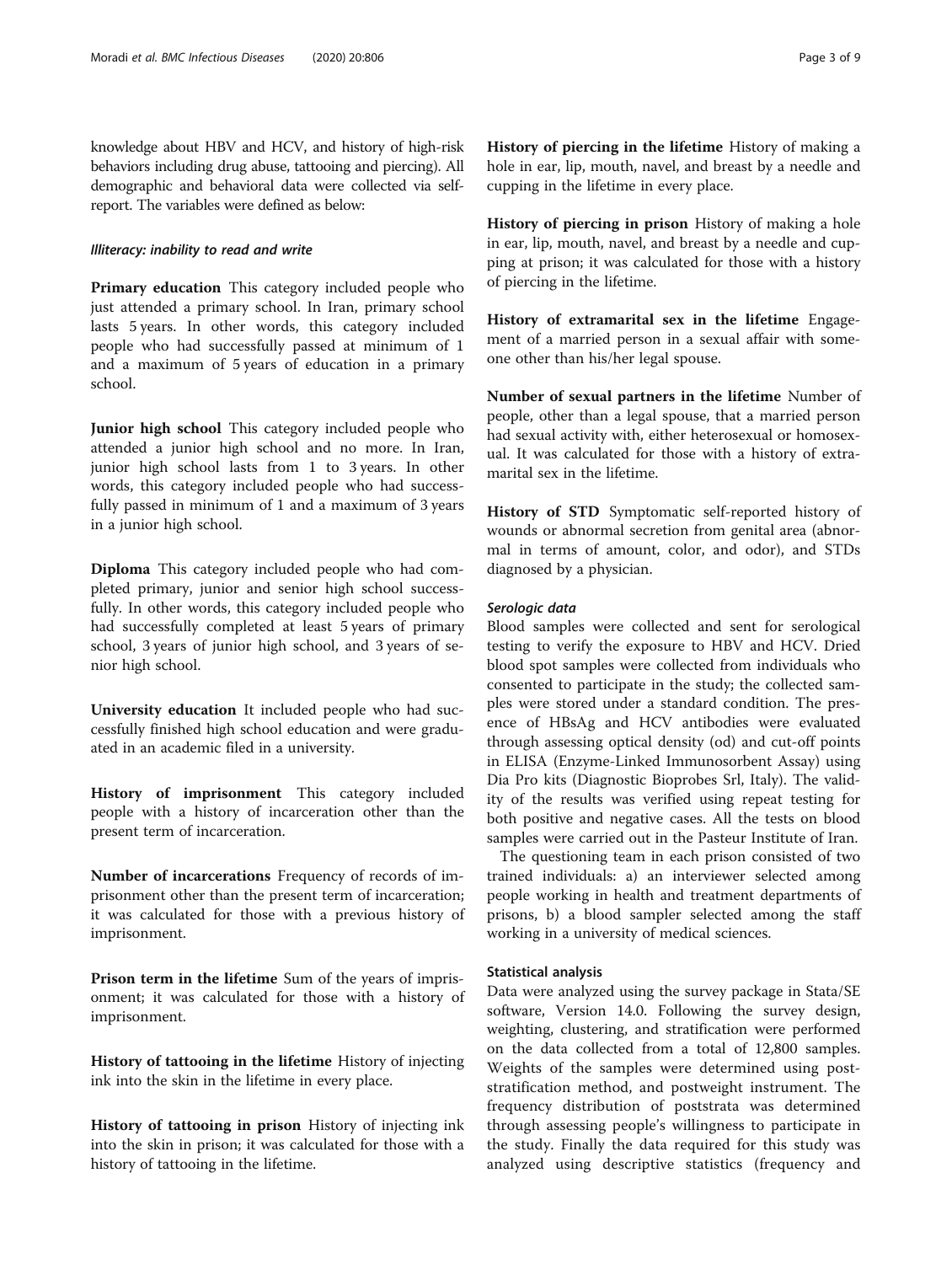mean) and analytical statistics (chi-square test, univariate and multivariate logistic regression). Since there were a large number of variables, only the variables with a  $P < 0.2$  in the chi-square test were selected for multivariate analysis.

Moradi et al. BMC Infectious Diseases (2020) 20:806 Page 4 of 9

# Results

The mean age of the participants in this study was  $36.83 \pm 8.13$  years. The study of demographic variables showed that the majority of the incarcerated PWID were male (98.46%), and half of them were married (50.91%) (Table [1\)](#page-4-0). The prevalence of HCV and HBV among 1387 incarcerated PWID were 40.52% (CI95%: 34.22– 47.15) and 2.46% (CI95%: 1.60–3.75), respectively.

The results of chi-square test showed that the prevalence of HCV was significantly higher in individuals with 30 years of age and older (as compared with people under 30 years of age), illiterate prisoners and those with an education level lower than university education (as compared with those with an university education), prisoners with a higher frequency and length of imprisonment (as compared with those with a lower frequency and length of imprisonment), subjects with a history of tattooing (as compared with those without a history of tattooing in the lifetime), and those with a history of piercing in the lifetime (as compared with those without a history of piercing). However, there was no significant difference between the mentioned subgroups of prisoners and the prevalence of HBV (Table [1](#page-4-0)).

To achieve a proper multivariate model, a total of eight variables with  $P < 0.2$  in chi-square test were entered into the model (the variables included age, marital and educational status, prison term, tattooing, piercing, and extramarital sex in the lifetime, and history of STD). The results of multivariate logistic regression indicated that HCV exposure had a statistically significant relationship with being 30 years and older (adjusted OR (AOR): 3.50, 95% CI: 1.75–6.99), being single (AOR: 1.72, 95% CI: 1.13–2.62), non-university education (AOR: 3.42, 95% CI: 1.50–7.81), history of imprisonment for more than 5 years (AOR: 1.65, 95% CI: 1.27–2.14), history of piercing in the lifetime (AOR: 1.53, 95% CI: 1.15–2.04), and history of extramarital sex (AOR: 1.61, 95% CI: 1.03–2.50) (Table [2](#page-6-0)).

# **Discussion**

This study aimed at identifying risk factors for HBV and HCV among one of the most important high-risk groups, i.e. incarcerated PWID in Iran. Comparing the prevalence of HCV in our study with the prevalence of the disease reported by other studies in 2015, it was found that the ratio of the prevalence of HCV among incarcerated PWID to general population was 67.53 (40.52% vs 0.6%) [[8\]](#page-7-0), to prisoners was 4.3

(40.52% vs 9.48%) [\[6\]](#page-7-0), and to non-incarcerated PWID was 0.79 (40.52% vs 51.46%) [[7\]](#page-7-0). In addition, comparing the prevalence of HBV in our study with the prevalence of the disease reported by other studies, it was found that the ratio of the prevalence of HBV among incarcerated PWID to the above mentioned subgroups in the same year was 2.73 (2.46% vs 0.90%) [[7](#page-7-0)], 0.99 (2.46% vs 2.48%) [\[6](#page-7-0)], and 0.08 (2.46% vs 30.90%) [\[7](#page-7-0)]. The facts stated earlier in the introduction can justify the higher prevalence of this disease among the incarcerated PWID than among prisoners and general population. However, the prevalence of the disease among this group was lower than that among non-incarcerated PWID, which may be attributed to the fact that although injections are practiced in prisons, it is a prohibited action; therefore, the frequency of injection, and in particular the frequency of the practice of shared and non-sterile injection are lower in prisons than in the community. Furthermore, prisoners are prone to hide their real injection status. However, based on the findings of a study by Falla et al. in Europe, the prevalence of HBV and HCV in prisoners is higher than that among injecting drug users  $[3]$  $[3]$ . It highlights the fact that imprisonment results in the gathering of a large group of patients and provides a chance to implement health-related interventions, including diagnosis, treatment, and prevention programs.

The results of simultaneous investigation of the prevalence of HBV and HCV in this study and other studies in Iran show that the prevalence of HCV is significantly higher than the prevalence of HBV among prisoners and drug users [[6,](#page-7-0) [7\]](#page-7-0), while among the general population, HBV is slightly more prevalent than HCV [\[7](#page-7-0)]. Hence, when resources and facilities are limited, it is recommended to give priority to HCV than HBV. In addition, in order to achieve the goal of eliminating hepatitis in a community, it is necessary to allocate a large part of investment and health interventions to manage and control HCV.

Based on the results of this study, the prevalence of HCV among incarcerated PWID was 40.52%; although it is a notable figure, it is significantly lower than the figures reported for this group of people in other studies [[18\]](#page-7-0). The reported rate at the global level is 64% [\[19](#page-7-0)]. Moreover, according to Behzadifar et al., its rate in Iran is 53%. The observed difference may be attributed to differences between the types of two studies. Behzadifar et al.'s study was conducted as a meta-analysis investigating papers published from 2004 to 2016, and the highest prevalence rate was observed in years prior to 2010 [\[20](#page-7-0)].

As the most important findings of this study, it was found that the prevalence of HCV among incarcerated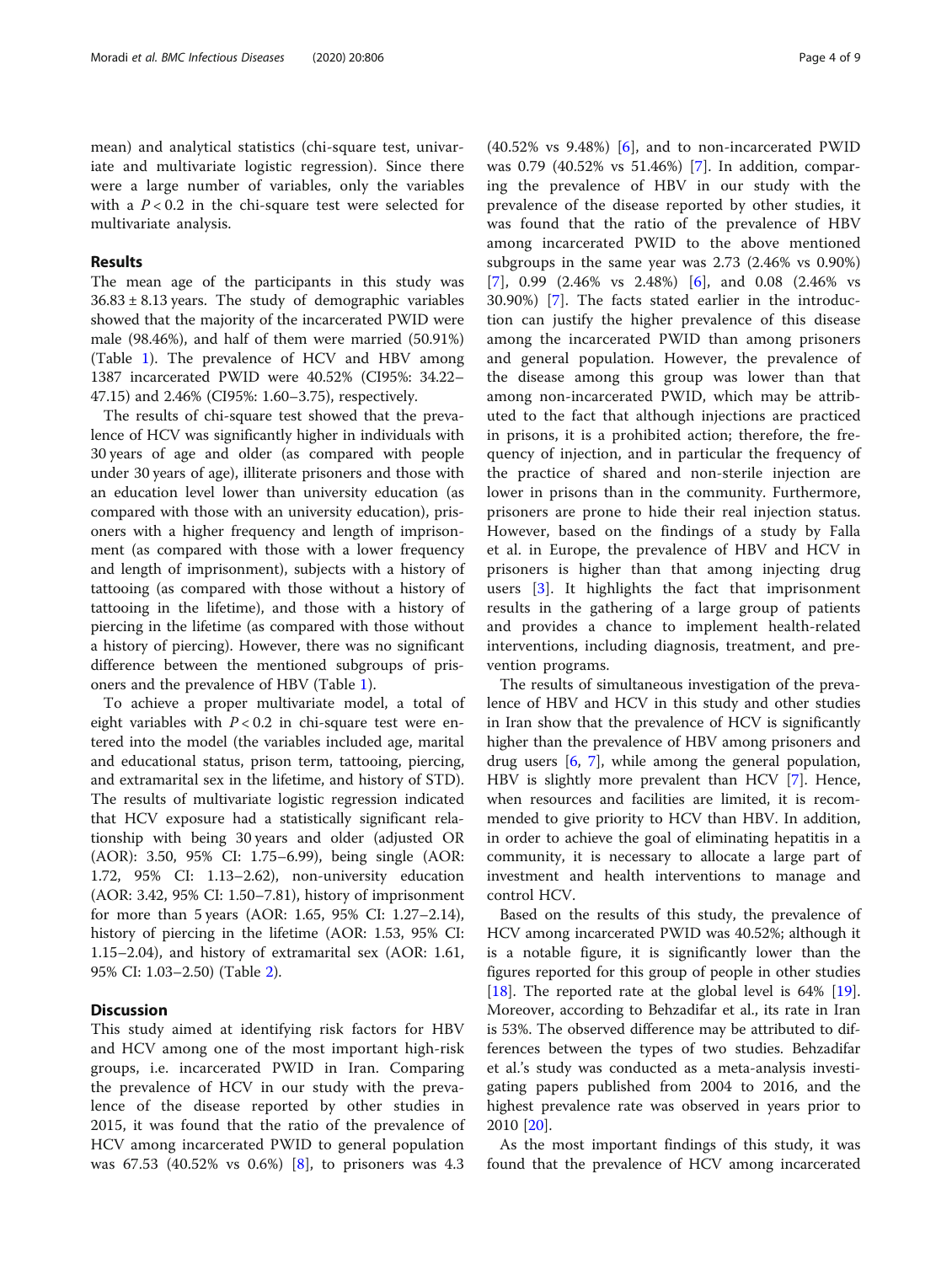# <span id="page-4-0"></span>Table 1 Prevalence of HCV and HBV among the incarcerated PWID

| Variables                            | <b>Total</b>   | $HCV (N = 589)$                    | HBV $(N = 37)$ |                             |         |  |
|--------------------------------------|----------------|------------------------------------|----------------|-----------------------------|---------|--|
|                                      |                | N (%) <sup>a</sup> (95% CI)        | P-value        | N (%) <sup>a</sup> (95% CI) | P-value |  |
| Gender                               |                |                                    |                |                             |         |  |
| Female                               | 12             | 3 (29.42) (7.41-68.46)             | 0.527          | $1(4.29)(0.36-35.71)$       | 0.598   |  |
| Male                                 | 1375           | 586 (40.70) (34.44-47.27)          |                | 36 (2.43) (1.63-3.60)       |         |  |
| Age (Year)                           |                |                                    |                |                             |         |  |
| $<$ 30                               | 216            | 55 (24.25) (14.14-38.37)           | 0.004          | 6 (3.90) (1.72-8.61)        | 0.240   |  |
| $\geq 30$                            | 1168           | 532 (43.64) (37.45-50.04)          |                | $31(2.18)(1.31-3.61)$       |         |  |
| Missing                              | 3              |                                    |                |                             |         |  |
| <b>Marital Status</b>                |                |                                    |                |                             |         |  |
| Single                               | 587            | 274 (45.79) (37.07-54.77)<br>0.069 |                | 20 (3.12) (2.05-4.72)       | 0.459   |  |
| Divorced/widowed                     | 181            | 79 (40.08) (27.97-53.55)           |                | 4 (1.99) (0.59-6.51)        |         |  |
| Married                              | 616            | 235 (36.48) (30.42-43.01)          |                | 13 (2.02) (0.95-4.27)       |         |  |
| Missing                              | 3              |                                    |                |                             |         |  |
| Level of educational                 |                |                                    |                |                             |         |  |
| Illiterate /primary                  | 513            | 222 (41.26) (34.40-48.47)          | 0.002          | $16(2.66)(1.31-5.35)$       | 0.893   |  |
| Junior high school / Diploma         | 819            | 354 (41.28) (35.15-47.68)          |                | 19 (2.22) (1.44-3.42)       |         |  |
| University education                 | 53             | 11 (18.07) (8.85-33.37)            |                | 2 (4.22) (0.79-19.69)       |         |  |
| Missing                              | $\overline{2}$ |                                    |                |                             |         |  |
| History of imprisonment              |                |                                    |                |                             |         |  |
| No                                   | 227            | 85 (37.69) (30.18-45.84)           | 0.393          | 5 (2.11) (0.54-7.84)        | 0.775   |  |
| Yes                                  | 1153           | 502 (41.23) (34.15-48.69)          |                | 32 (2.55) (1.68-3.85)       |         |  |
| Missing                              | 7              |                                    |                |                             |         |  |
| <b>Number of incarcerations</b>      |                |                                    |                |                             |         |  |
| $1 - 2$                              | 453            | 161 (32.51) (24.92-41.14)          | < 0.001        | 12 (2.41) (1.08-5.30)       | 0.264   |  |
| $3 - 4$                              | 341            | 159 (44.78) (36.46-53.40)          |                | 14 (3.90) (2.35-6.41)       |         |  |
| $\geq$ 5                             | 355            | 179 (48.24) (39.52-57.06)          |                | $6(1.50)(0.49-4.53)$        |         |  |
| Missing                              | $\overline{4}$ |                                    |                |                             |         |  |
| Prison term in the lifetime          |                |                                    |                |                             |         |  |
| $\leq$ 5                             | 607            | 238 (36.51) (27.98-45.98)          | < 0.001        | 16 (2.08) (1.13-3.80)       | 0.331   |  |
| $> 5\,$                              | 241            | 128 (52.77) (46.10-59.34)          |                | 8 (3.75) (1.42-9.50)        |         |  |
| Missing                              | 305            |                                    |                |                             |         |  |
| History of tattooing in the lifetime |                |                                    |                |                             |         |  |
| <b>No</b>                            | 412            | 146 (35.70) (29.21-42.77)          | 0.013          | $11(2.22)(1.26-3.87)$       | 0.744   |  |
| Yes                                  | 972            | 442 (42.71) (35.88-49.83)          |                | 25 (2.49) (1.48-4.18)       |         |  |
| Missing                              | 3              |                                    |                |                             |         |  |
| History of tattooing in prison       |                |                                    |                |                             |         |  |
| No                                   | 532            | 241 (39.87) (32.36-47.89)          | 0.365          | 14 (2.63) (1.48-4.62)       | 0.827   |  |
| Yes                                  | 433            | 196 (45.08) (35.41-55.14)          |                | $11(2.40)(1.10-5.18)$       |         |  |
| Missing                              | $\overline{7}$ |                                    |                |                             |         |  |
| History of piercing in the lifetime  |                |                                    |                |                             |         |  |
| No                                   | 681            | 259 (36.16) (29.48-43.42)          | 0.005          | 12 (1.56) (0.67-3.55)       | 0.635   |  |
| Yes                                  | 700            | 329 (45.17) (38.36-52.18)          |                | 25 (3.39) (2.40-4.78)       |         |  |
| Missing                              | 6              |                                    |                |                             |         |  |
|                                      |                |                                    |                |                             |         |  |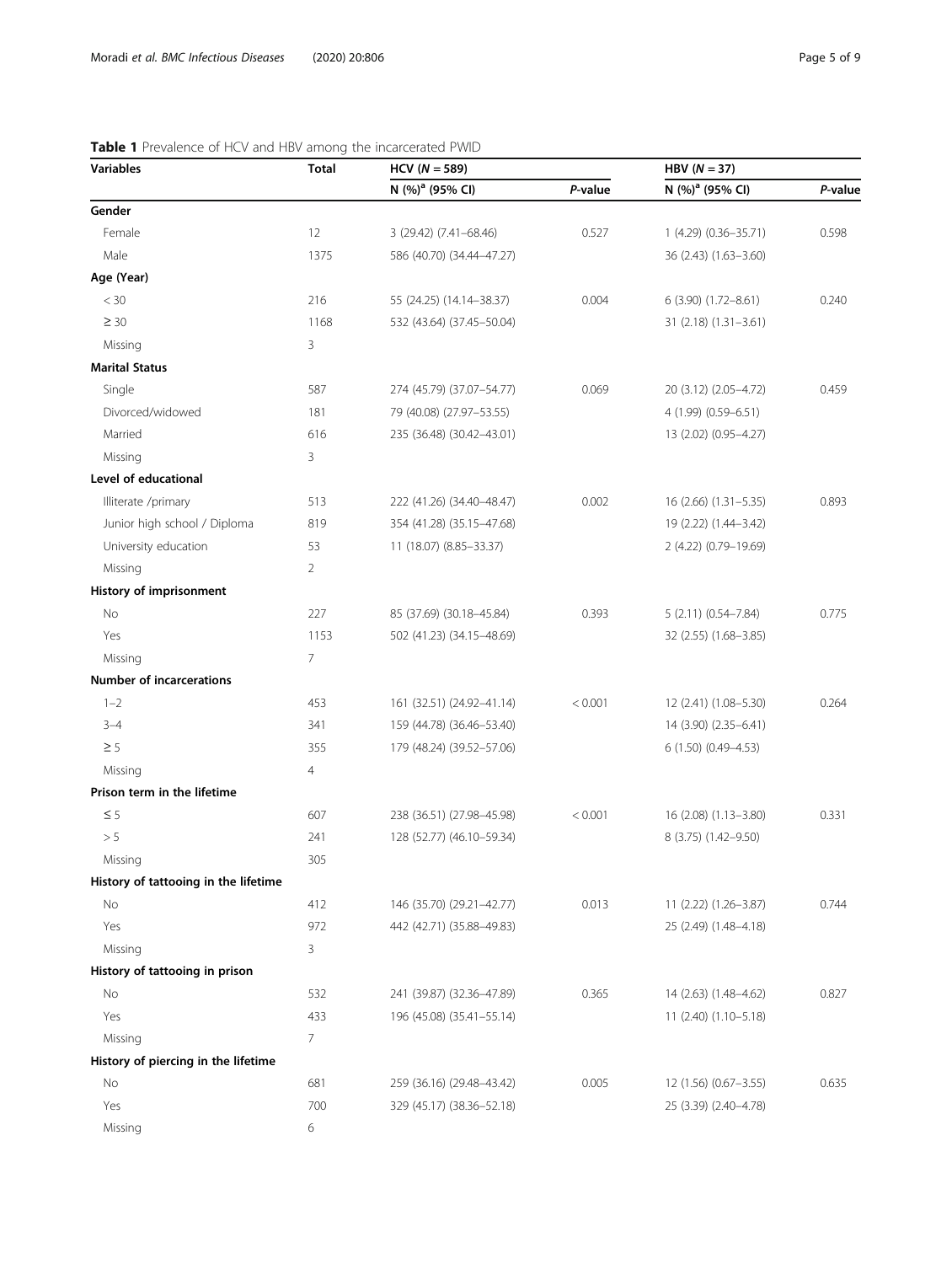| <b>Variables</b>                                            | <b>Total</b>   | $HCV (N = 589)$             | HBV $(N = 37)$ |                             |         |
|-------------------------------------------------------------|----------------|-----------------------------|----------------|-----------------------------|---------|
|                                                             |                | N (%) <sup>a</sup> (95% CI) | P-value        | N (%) <sup>a</sup> (95% CI) | P-value |
| History of piercing in prison                               |                |                             |                |                             |         |
| <b>No</b>                                                   | 582            | 274 (44.45) (37.80-51.31)   | 0.846          | 22 (3.70) (2.44-5.58)       | 0.262   |
| Yes                                                         | 109            | 50 (45.70) (33.32-58.64)    |                | 2 (1.60) (0.43-5.83)        |         |
| Missing                                                     | 9              |                             |                |                             |         |
| History of extramarital sex in the lifetime                 |                |                             |                |                             |         |
| No                                                          | 332            | 123 (32.31) (23.97-41.94)   | 0.070          | 7 (1.81) (0.60-5.36)        | 0.440   |
| Yes                                                         | 944            | 414 (43.10) (34.95-51.64)   |                | 26 (2.76) (1.81-4.18)       |         |
| Missing                                                     | 111            |                             |                |                             |         |
| Number of heterosexual/ homosexual partners in the lifetime |                |                             |                |                             |         |
|                                                             | 112            | 43 (34.17) (25.61-43.89)    | 0.216          | 4 (3.22) (1.05-9.47)        | 0.216   |
| $2 - 3$                                                     | 448            | 216 (45.98) (34.45-57.96)   |                | 14 (2.96) (1.71-5.08)       |         |
| > 3                                                         | 295            | 114 (37.06) (25.78-49.95)   |                | $3(0.95)(0.41 - 2.19)$      |         |
| Missing                                                     | 89             |                             |                |                             |         |
| Condom use in extramarital sex                              |                |                             |                |                             |         |
| Never                                                       | 204            | 85 (39.04) (27.25-52.28)    | 0.325          | 5 (1.88) (0.74-4.71)        | 0.277   |
| Sometime                                                    | 519            | 257 (42.81) (34.17-51.92)   |                | 19 (3.24) (1.98-5.26)       |         |
| Always                                                      | 139            | 68 (48.39) (37.85-59.07)    |                | 2 (1.39) (0.34-5.50)        |         |
| Missing                                                     | 10             |                             |                |                             |         |
| History of STD $b$ in the last year                         |                |                             |                |                             |         |
| No                                                          | 1275           | 538 (40.09) (34.20-46.28)   | 0.193          | 34 (2.47) (1.57-3.84)       | 0.983   |
| Yes                                                         | 110            | 50 (47.97) (33.94-62.32)    |                | 3 (2.43) (0.78-7.37)        |         |
| Missing                                                     | $\overline{2}$ |                             |                |                             |         |

Table 1 Prevalence of HCV and HBV among the incarcerated PWID (Continued)

<sup>a</sup> weighted prevalence, <sup>b</sup> Sexually transmitted diseases

PWID was associated with an age of 30 years and older, being single, illiteracy and low level of education, more than 5 years of imprisonment, history of piercing in the lifetime, and history of extramarital sex. The association between HCV prevalence and age and lengthy imprisonment may be due to the fact that people aged 30 years and older and those with longer imprisonment terms are more likely than people younger than 30 years and those with shorter imprisonment terms to have prolonged contact with high-risk groups. Hence, they are more prone to be exposed to the risk factors. The relationship between HCV and being single can be attributed to the fact that married people have a commitment and adherence to ethics that is less observed in single persons [[21\]](#page-8-0). The observed relationship between illiteracy and low level of education and HCV may also be attributed to the lack of information and knowledge or the lack of social prestige in illiterate people and those with a low level of education; it is worth noting that university education has a restraining effect on socially negative behaviors. Piercing was also identified as a risk factor, which might be attributed to shared needle injection and incorrect sterilization of piercing tools [[22](#page-8-0)]. In addition, high-risk sexual activity is also among the most proved routes of STD transmission. Some of the risk factors identified in this study are infrequently reported in a limited number of studies conducted on incarcerated PWID. Silverman-Retana et al.'s study in Mexico showed that the prevalence of HCV was positively associated with older ages (age over 40) and the frequency of imprisonment, while it had a negative relationship with high level of education and being married [[15](#page-7-0)]. In a study by Dolan et al. in Australia, it was found that history of imprisonment and high level of education were associated with the prevalence of HCV among incarcerated PWID [\[23](#page-8-0)]. Davoodian et al.'s study in Iran showed that the prevalence of HCV was associated with the length of incarceration [[14\]](#page-7-0).

Based on the results of chi-square test, there was no P-value less than 0.2 when assessing the relationship between HBV and independent variables. Therefore, multivariate logistic regression analysis was not performed to assess the prevalence of HBV (Table [2\)](#page-6-0) and there was no risk factor for the prevalence of HBV among the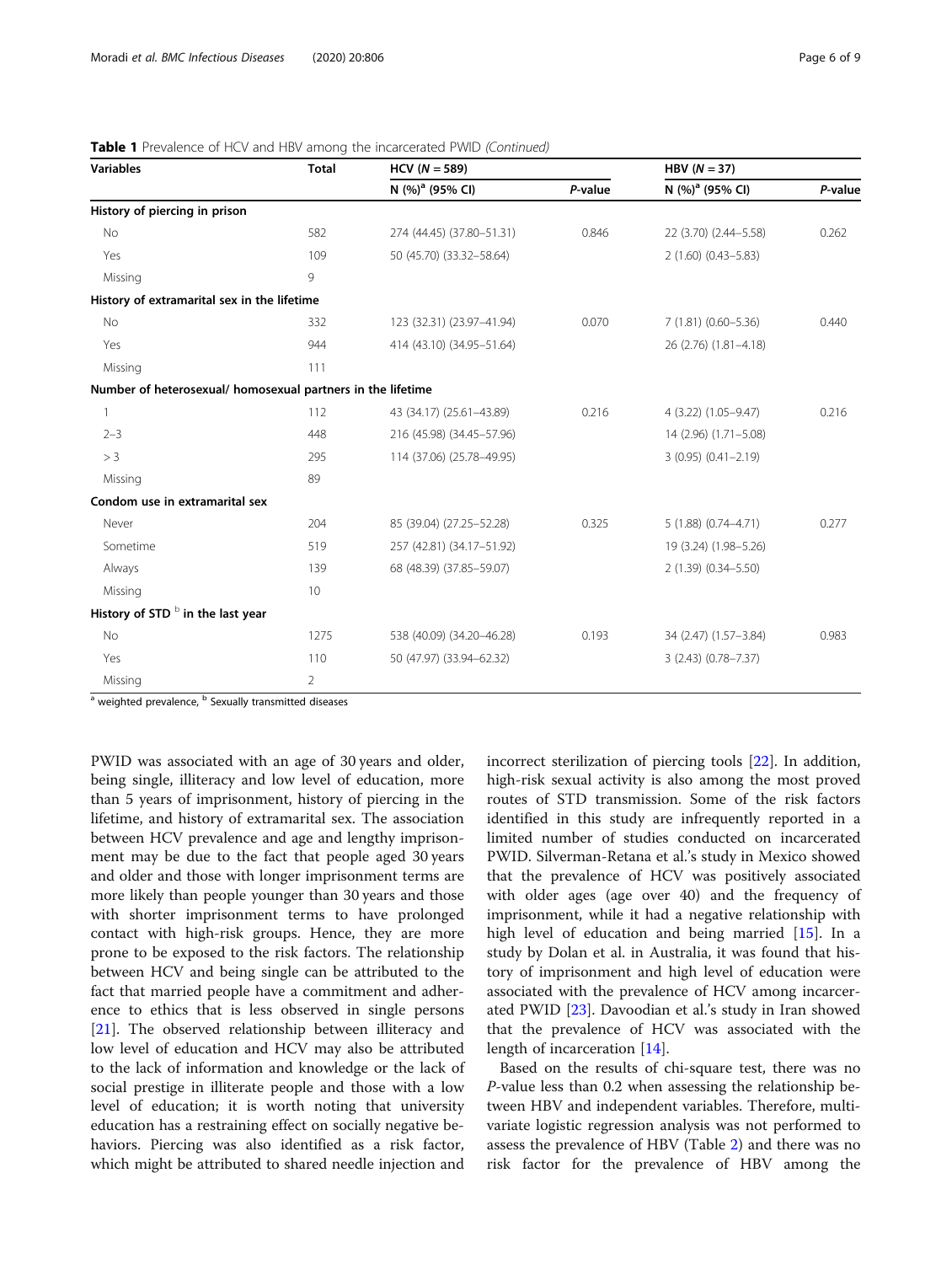| <b>Variables</b>                             | OR (95% CI)         | P-value | AOR (95% CI)        | P-value |
|----------------------------------------------|---------------------|---------|---------------------|---------|
| Age (Year)                                   |                     |         |                     |         |
| $<$ 30                                       | $\mathbf{1}$        |         | $\mathbf{1}$        |         |
| $\geq 30$                                    | 2.42 (1.33-4.39)    | 0.005   | 3.50 (1.75-6.99)    | 0.001   |
| <b>Marital Status</b>                        |                     |         |                     |         |
| Married                                      | $\mathbf{1}$        |         | $\mathbf{1}$        |         |
| Divorced/ widowed                            | $1.16(0.71 - 1.90)$ | 0.532   | $1.30(0.65 - 2.58)$ | 0.440   |
| Single                                       | 1.47 (1.04-2.07)    | 0.029   | $1.72(1.13 - 2.62)$ | 0.012   |
| Level of education                           |                     |         |                     |         |
| University education                         | $\mathbf{1}$        |         | $\mathbf{1}$        |         |
| Junior high school - Diploma                 | 3.19 (1.50-6.77)    | 0.004   | $3.53(1.51 - 8.26)$ | 0.005   |
| Illiterate - primary                         | 3.18 (1.49-6.81)    | 0.004   | 3.42 (1.50-7.81)    | 0.005   |
| Prison term in the lifetime (year) a         |                     |         |                     |         |
| $\leq$ 5                                     | $\mathbf{1}$        |         | $\mathbf{1}$        |         |
| $> 5\,$                                      | $1.94(1.48 - 2.55)$ | < 0.001 | $1.65(1.27 - 2.14)$ | < 0.001 |
| History of tattooing in the lifetime         |                     |         |                     |         |
| No                                           | 1                   |         | $\mathbf{1}$        |         |
| Yes                                          | $1.34(1.07 - 1.69)$ | 0.014   | $0.94(0.68 - 1.32)$ | 0.730   |
| History of piercing in the lifetime          |                     |         |                     |         |
| No                                           | $\mathbf{1}$        |         | $\mathbf{1}$        |         |
| Yes                                          | $1.45(1.13 - 1.87)$ | 0.005   | $1.53(1.15 - 2.04)$ | 0.005   |
| History of extramarital sex in the lifetime  |                     |         |                     |         |
| No                                           | $\mathbf{1}$        |         | $\mathbf{1}$        |         |
| Yes                                          | $1.59(0.96 - 2.63)$ | 0.071   | $1.61(1.03 - 2.50)$ | 0.036   |
| History of STD <sup>b</sup> in the last year |                     |         |                     |         |
| No                                           | 1                   |         | 1                   |         |
| Yes                                          | $1.38(0.84 - 2.25)$ | 0.194   | 1.81 (0.93-3.52)    | 0.079   |

<span id="page-6-0"></span>

| <b>Table 2</b> Multivariate logistic regression analysis of factors associated with the prevalence of HCV among incarcerated PWID |  |  |  |  |
|-----------------------------------------------------------------------------------------------------------------------------------|--|--|--|--|
|                                                                                                                                   |  |  |  |  |

<sup>a</sup> The variables of the number of incarceration (OR:1.39, Cl<sub>95%</sub>: 1.20–1.62) and the prison term (OR:1.94, Cl<sub>95%</sub>: 1.48–2.55) had a correlation with each other. The variable of the prison term was entered into multivariate logistic regression model because of its higher significant OR

**b** Sexually transmitted diseases

incarcerated PWID. It may be attributed to the low prevalence of HBV infection among the studied people. This finding is consistent with the results of Davoodian et al.'s study [[14](#page-7-0)]; however, the results of Daneshmand's study in Iran indicated an association between HBV and length of imprisonment [[13\]](#page-7-0). This controversy may be attributed to differences between the settings of the two studies. Daneshmand's study was conducted among incarcerated PWID in just one province (Isfahan) out of a total of 31 provinces of Iran, and the prevalence of HBV in the mentioned province was significantly higher (27.2%), while the prevalence reported in this study (2.46%) was achieved through conducting surveys in 19 provinces.

This study was part of BBSSs on HBV and HCV in prisons in Iran, and the required data was collected through self-reports. Therefore, information bias, including recall bias and social desirability bias were

the most important limitations of the study; in order to reduce their effects, complementary questions were used in each section to identify unreal answers to the main questions.

## Conclusion

Prior to this study, there was no report on the prevalence of and risk factors for HBV and HCV among Iranian incarcerated PWID at the national level. Since drug injection and imprisonment are two important risk factors for HCV, it is important to pay special attention to this group of prisoners to significantly reduce the prevalence of HBV and HCV. The results of this study showed that the prevalence of HBV and HCV among incarcerated PWID is alarmingly high. In general, it is recommended to implement HCV screening and treatment programs and perform HBV vaccination plans for incarcerated PWID without a history of vaccination. In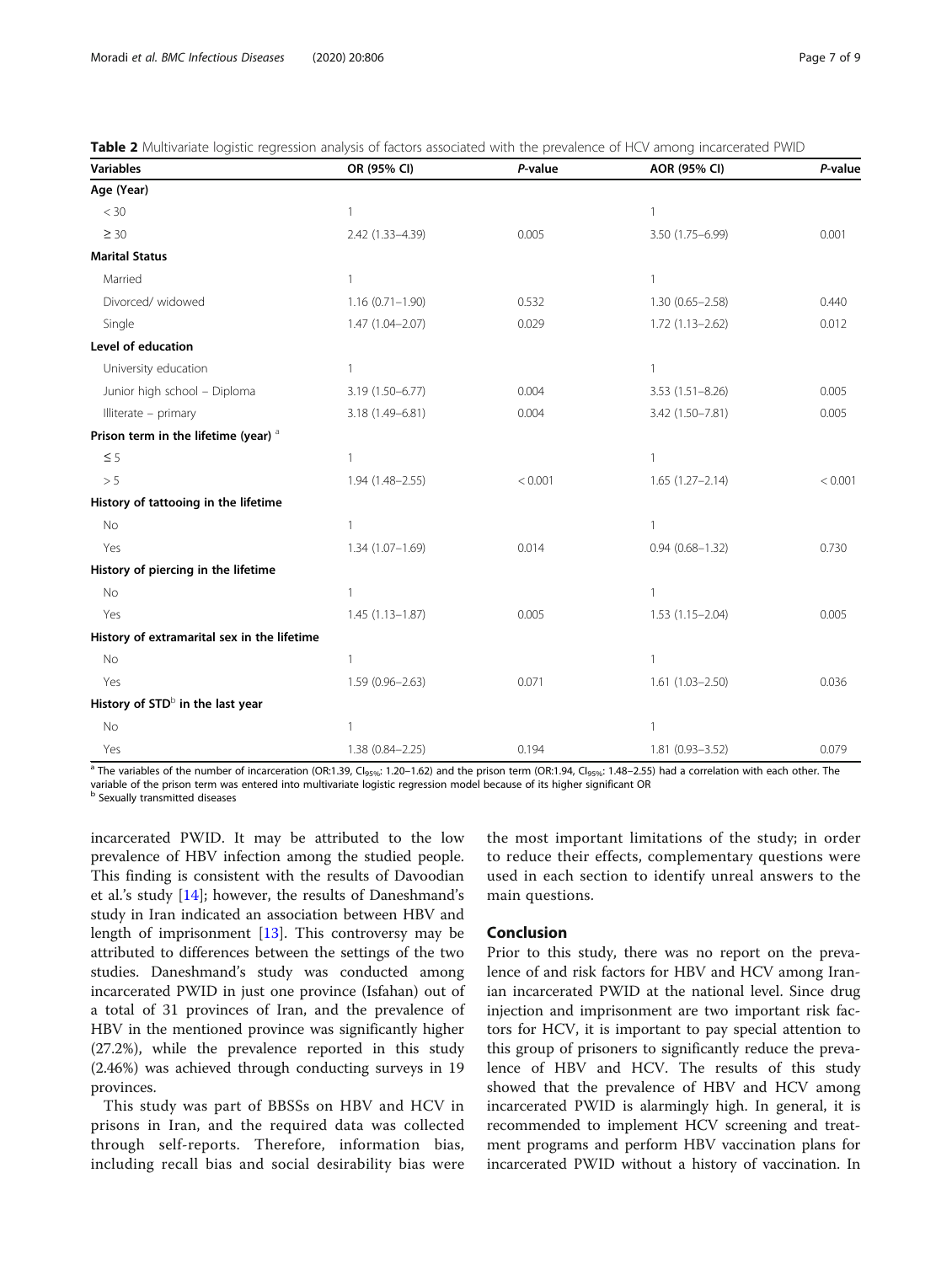<span id="page-7-0"></span>case of the lack or shortage of resources and facilities in the health care system, in order to reduce HCV prevalence more effectively, it is suggested to implement screening and treatment programs through prioritizing incarcerated PWID with short terms (who will be soon released back into the community) and those who practice high-risk behaviors such as tattooing, piercing, and extramarital sex.

# Supplementary Information

The online version contains supplementary material available at [https://doi.](https://doi.org/10.1186/s12879-020-05541-2) [org/10.1186/s12879-020-05541-2.](https://doi.org/10.1186/s12879-020-05541-2)

Additional file 1.

#### Abbreviations

HBV: Hepatitis B virus; HCV: Hepatitis C virus; PWID: People who inject drugs; WHO: World Health Organization; BBD: Blood-borne diseases; STD: Sexually transmitted diseases

#### **Acknowledgments**

The authors would like to thank all the participants for their help to perform this study.

#### Authors' contributions

GM, SJ and PM conceived and designed the study. SJ, GM, BZ and MG analyzed and interpreted the data, and drafted the manuscript. GM, SJ, PM, BZ and MAR were involved in the composition of the study tool, supervision of the research process and critical revision and review of the manuscript. All the authors read and approved the final manuscript.

#### Funding

This study was funded by Vice Chancellor for Research and Technology of Kurdistan University of Medical Sciences, Sanandaj, Iran. The funding body played no role in designing the study, collecting, analyzing, or interpreting data, and writing the manuscript.

#### Availability of data and materials

The datasets used and/or analyzed during the current study can be made available by the corresponding author on a reasonable request.

#### Ethics approval and consent to participate

The two prisons organizations and the Ministry of Health agreed. Two BBSSs in 2015 and 2016, from which our data were obtained, were approved by the Ethics Committee of Kurdistan University of Medical Sciences, under the registration code of IR.MUK.REC.1395.280. Data collected by our team and after selecting the eligible prisoners, a written informed consent was obtained and then they were enrolled into the BBSSs.

#### Consent for publication

Not applicable.

#### Competing interests

The authors have no conflicts of interest to declare.

#### Author details

<sup>1</sup>Social Determinants of Health Research Center, Research Institute for Health Development, Kurdistan University of Medical Sciences, Sanandaj, Iran. 2 Department of Medical Sciences, Sanandaj Branch, Islamic Azad University, Sanandaj, Iran. <sup>3</sup>Clinical Research Development Center, Kowsar Hospital, Kurdistan University of Medical Sciences, Sanandaj, Iran. <sup>4</sup>Iranian Center for Communicable Diseases Control, Ministry of Health and Medical Education, Tehran, Iran. <sup>5</sup>Student Research Committee, Faculty of Medicine, Kurdistan University of Medical Sciences, Pasdaran Ave, Sanandaj, Iran.

#### Received: 10 February 2020 Accepted: 23 October 2020 Published online: 31 October 2020

#### References

- 1. Stanaway JD, Flaxman AD, Naghavi M, Fitzmaurice C, Vos T, Abubakar I, et al. The global burden of viral hepatitis from 1990 to 2013: findings from the global burden of disease study 2013. Lancet. 2016;388(10049):1081–8.
- 2. World Health Organization. Global hepatitis report 2017: World Health Organization; 2017.
- 3. Falla AM, Hofstraat SHI, Duffell E, Hahné SJM, Tavoschi L, Veldhuijzen IK. Hepatitis B/C in the countries of the EU/EEA: a systematic review of the prevalence among at-risk groups. BMC Infect Dis. 2018;18(1):79.
- 4. Dolan K, Wirtz AL, Moazen B, Ndeffo-mbah M, Galvani A, Kinner SA, et al. Global burden of HIV, viral hepatitis, and tuberculosis in prisoners and detainees. Lancet. 2016;388(10049):1089–102.
- 5. Degenhardt L, Peacock A, Colledge S, Leung J, Grebely J, Vickerman P, et al. Global prevalence of injecting drug use and sociodemographic characteristics and prevalence of HIV, HBV, and HCV in people who inject drugs: a multistage systematic review. Lancet Glob Health. 2017;5(12): e1192–e207.
- 6. Moradi G, Gouya MM, Azimizan Zavareh F, Mohamadi Bolbanabad A, Darvishi S, Aghasadeghi MR, et al. Prevalence and risk factors for HBV and HCV in prisoners in Iran: a national bio-behavioural surveillance survey in 2015. Tropical Med Int Health. 2018;23(6):641–9.
- 7. Amiri FB, Mostafavi E, Mirzazadeh A. HIV, HBV and HCV coinfection prevalence in Iran-a systematic review and meta-analysis. PLoS One. 2016; 11(3):e0151946.
- 8. Mirminachi B, Mohammadi Z, Merat S, Neishabouri A, Sharifi A H, et al. Update on the Prevalence of Hepatitis C Virus Infection Among Iranian General Population: a Systematic Review and Meta-Analysis. Hepat Mon. 2017;17(2):e42291. [https://doi.org/10.5812/hepatmon.42291.](https://doi.org/10.5812/hepatmon.42291)
- 9. Carpentier C, Royuela L, Montanari L, Davis P. The global epidemiology of drug use in prison. Drug Use in Prisoners: Epidemiology, Implications, and Policy Responses; 2017.
- 10. Cunningham EB, Hajarizadeh B, Amin J, Bretana N, Dore GJ, Degenhardt L, et al. Longitudinal injecting risk behaviours among people with a history of injecting drug use in an Australian prison setting: the HITS-p study. Int J Drug Policy. 2018;54:18–25.
- 11. Bretaña NA, Boelen L, Bull R, Teutsch S, White PA, Lloyd AR, et al. Transmission of hepatitis C virus among prisoners, Australia, 2005–2012. Emerg Infect Dis. 2015;21(5):765.
- 12. Hajarizadeh B, Grebely J, Dore GJ. Epidemiology and natural history of HCV infection. Nat Rev Gastroenterol Hepatol. 2013;10:553.
- 13. Daneshmand D, Nokhodian Z, Adibi P, Ataei B. Risk prison and hepatitis B virus infection among inmates with history of drug injection in Isfahan, Iran. Scientific World Journal. 2013;2013:735761.
- 14. Davoodian P, Dadvand H, Mahoori K, Amoozandeh A, Salavati A. Prevalence of selected sexually and blood-borne infections in injecting drug abuser inmates of Bandar Abbas and roodan correction facilities, Iran, 2002. Braz J Infect Dis. 2009;13(5):356–8.
- 15. Silverman-Retana O, Serván-Mori E, McCoy SI, Larney S, Bautista-Arredondo S. Hepatitis C antibody prevalence among Mexico City prisoners injecting legal and illegal substances. Drug Alcohol Depend. 2017;181:140–5.
- 16. Stone J, Martin NK, Hickman M, Hutchinson SJ, Aspinall E, Taylor A, et al. Modelling the impact of incarceration and prison-based hepatitis C virus (HCV) treatment on HCV transmission among people who inject drugs in Scotland. Addiction. 2017;112(7):1302–14.
- 17. Moradi G, Jafari S, Zarei B, Mahboobi M, Azimian Zavareh F, et al. Prevalence and Risk Factors for Hepatitis B and Hepatitis C Exposure in Iranian Prisoners: a National Study in 2016. Hepat Mon. 2019;19(7):e91129. [https://doi.org/10.5812/hepatmon.91129.](https://doi.org/10.5812/hepatmon.91129)
- 18. Snow KJ, Young JT, Preen DB, Lennox NG, Kinner SA. Incidence and correlates of hepatitis C virus infection in a large cohort of prisoners who have injected drugs. BMC Public Health. 2014;14(1):830.
- 19. Larney S, Kopinski H, Beckwith CG, Zaller ND, Jarlais DD, Hagan H, et al. Incidence and prevalence of hepatitis C in prisons and other closed settings: results of a systematic review and meta-analysis. Hepatology. 2013; 58(4):1215–24.
- 20. Behzadifar M, Gorji HA, Rezapour A, Bragazzi NL. Prevalence of hepatitis C virus infection among prisoners in Iran: a systematic review and meta-analysis. Harm Reduct J. 2018;15(1):24.